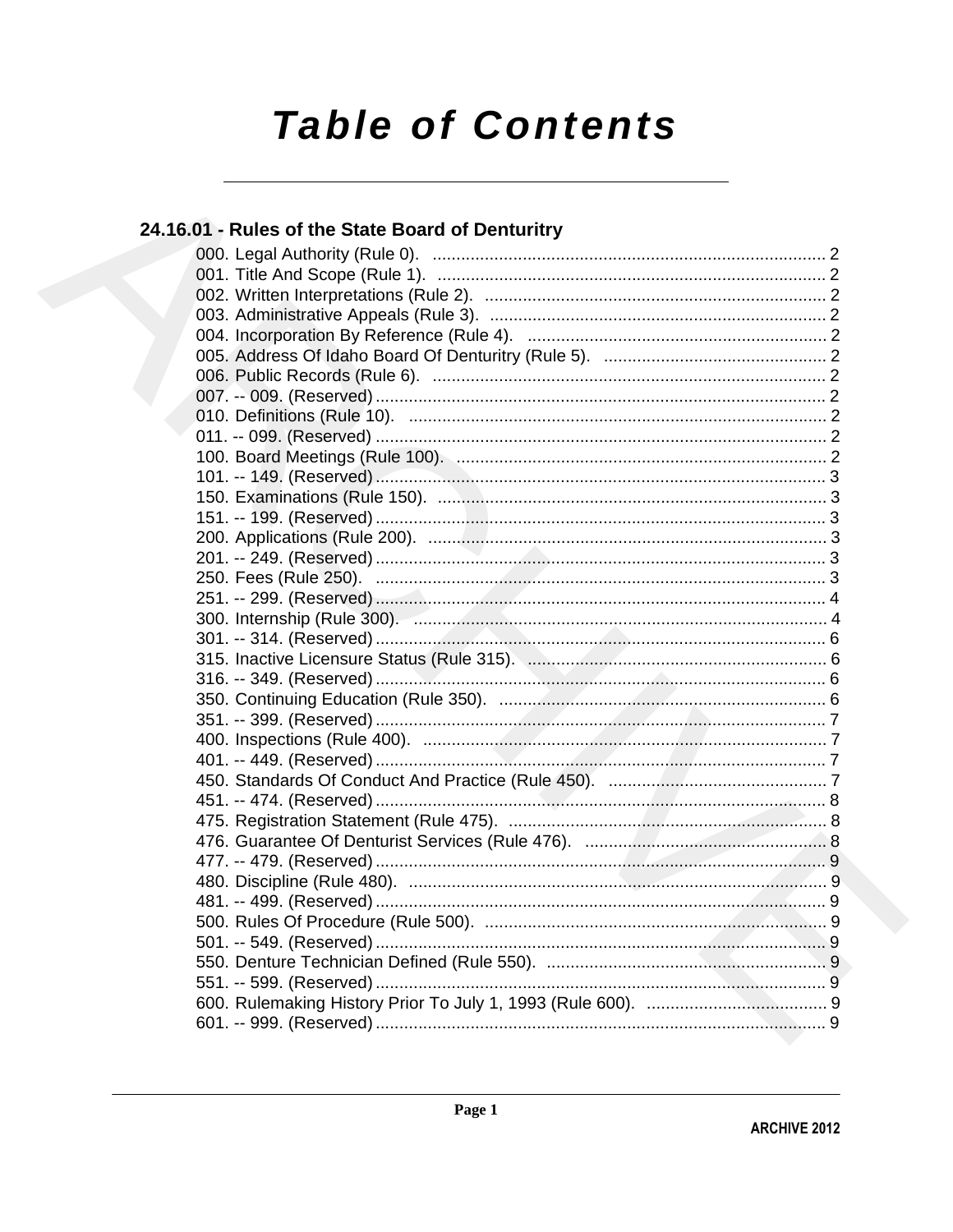#### **IDAPA 24 TITLE 16 CHAPTER 01**

#### **24.16.01 - RULES OF THE STATE BOARD OF DENTURITRY**

#### <span id="page-1-1"></span><span id="page-1-0"></span>**000. LEGAL AUTHORITY (RULE 0).**

In accordance with Section 54-3309, Idaho Code, the State Board of Denturitry shall promulgate rules which implement the provisions of Chapter 33, Title 54, Idaho Code. (7-1-93)

#### <span id="page-1-2"></span>**001. TITLE AND SCOPE (RULE 1).**

These rules shall be cited as IDAPA 24.16.01, "Rules of the State Board of Denturitry." (7-1-93)

#### <span id="page-1-3"></span>**002. WRITTEN INTERPRETATIONS (RULE 2).**

The board may have written statements that pertain to the interpretation of the rules of this chapter. Such interpretations, if any, are available for public inspection and copying at cost in the main office of the Bureau of Occupational Licenses. (4-2-03) Occupational Licenses.

#### <span id="page-1-4"></span>**003. ADMINISTRATIVE APPEALS (RULE 3).**

Administrative Appeals shall be governed by the Administrative Procedure Act, Title 67, Chapter 52, Idaho Code.  $(4-2-03)$ 

#### <span id="page-1-5"></span>**004. INCORPORATION BY REFERENCE (RULE 4).**

These rules do not incorporate by reference any document other than those sections of Idaho Code so referenced.  $(4-2-03)$ 

#### <span id="page-1-6"></span>**005. ADDRESS OF IDAHO BOARD OF DENTURITRY (RULE 5).**

24.16.01 - RULES OF THE STATE BOARD OF DENTURITRY<br>
1001. I.EGAT. AITTHORTY (RTLE.0).<br>
In obtaining with Some Classes in the first state of the state in the state of the state of the state of the state of the state of the The office of the Board of Denturitry is located within the Bureau of Occupational Licenses, 700 W. State Street, Boise, Idaho 83702. The Bureau is open between the hours of 8:00 a.m. and 5:00 p.m. each day except Saturdays, Sundays and holidays. The telephone number of the Board is (208) 334-3233. The Board's fax number is (208) 334- 3945. The Board's e-mail address is den@ibol.idaho.gov. The Board's official website is http://www.ibol.idaho.gov. (3-29-10)

#### <span id="page-1-7"></span>**006. PUBLIC RECORDS (RULE 6).**

The records associated with the Board of Denturitry are subject to the provisions of the Idaho Public Records Act, Title 9, Chapter 3, Idaho Code. (4-2-03)

#### <span id="page-1-8"></span>**007. -- 009. (RESERVED)**

#### <span id="page-1-9"></span>**010. DEFINITIONS (RULE 10).**

<span id="page-1-17"></span><span id="page-1-16"></span><span id="page-1-15"></span><span id="page-1-14"></span>**01. Board**. The State Board of Denturitry, as prescribed in Section 54-3303(a), Idaho Code. (7-1-93)

**02. Denturist Services**. For purposes of the unconditional ninety (90) day guarantee prescribed in Section 54-3320(c), Idaho Code, denturist services include any and all prosthetic dental appliances and materials and/ or services related to the furnishing or supplying of such a denture, including prepatory work, construction, fitting, furnishing, supplying, altering, repairing or reproducing any prosthetic dental appliance or device. (7 furnishing, supplying, altering, repairing or reproducing any prosthetic dental appliance or device.

**03.** Bureau. The Bureau of Occupational Licenses as prescribed in Sections 54-3309 and 67-2602, Idaho Code. (4-2-03) Idaho Code. (4-2-03)

#### <span id="page-1-10"></span>**011. -- 099. (RESERVED)**

#### <span id="page-1-13"></span><span id="page-1-12"></span><span id="page-1-11"></span>**100. BOARD MEETINGS (RULE 100).**

**01. Dates**. The board shall meet regularly in April and November of each year and at such other times e determined by the board. (4-2-03) as may be determined by the board.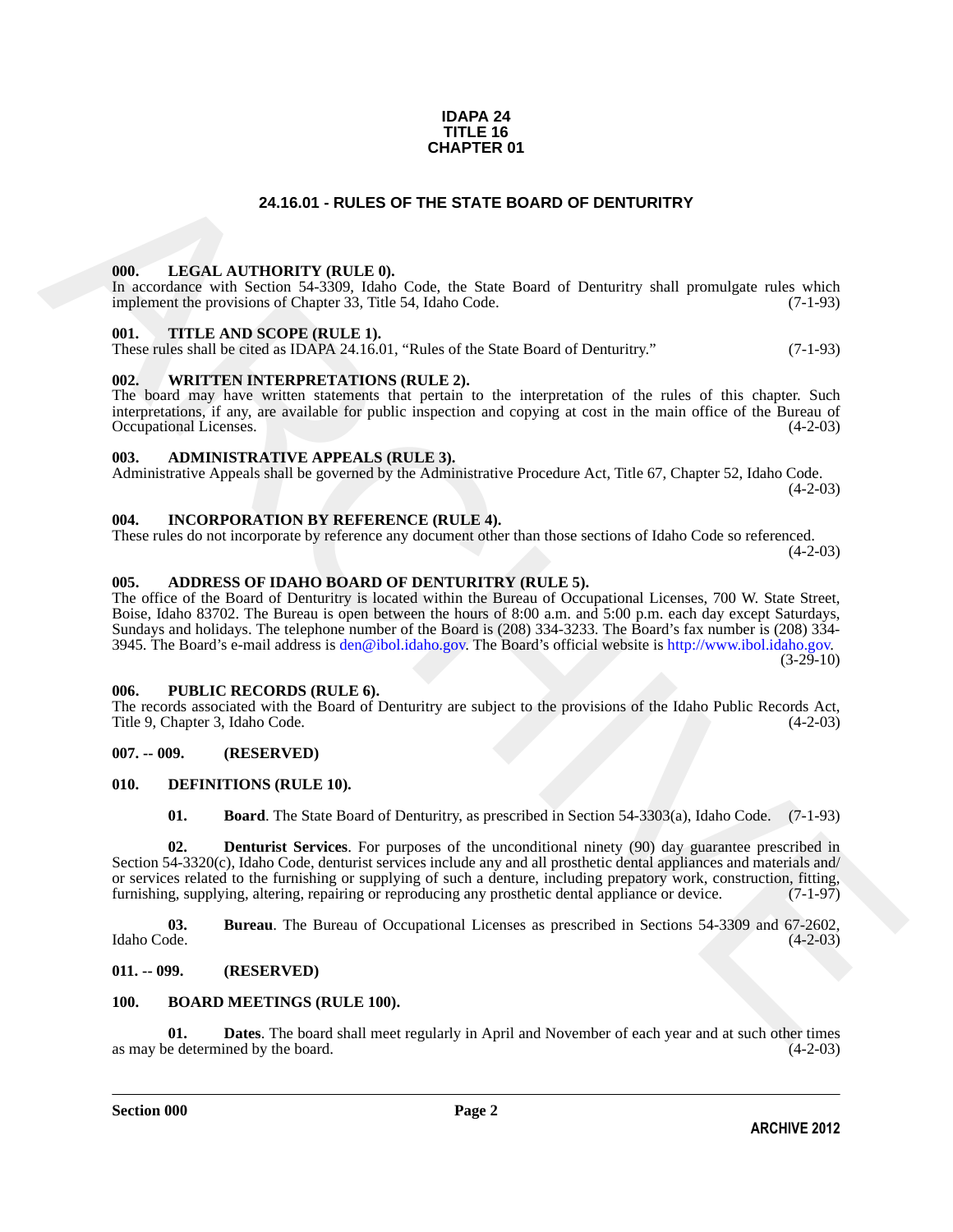<span id="page-2-11"></span><span id="page-2-10"></span>**02. Place**. Meetings shall be held at the Bureau of Occupational Licenses. (7-1-93)

**03. Dates and Places**. Dates and places may be changed through notification by the board at least ten (10) days prior to the regular meeting date or the date established for a meeting whichever is earlier. (7-1-93)

#### <span id="page-2-0"></span>**101. -- 149. (RESERVED)**

#### <span id="page-2-12"></span><span id="page-2-1"></span>**150. EXAMINATIONS (RULE 150).**

**01. Date of Licensure Examination**. The licensure examination will be held at least semi-annually in June and January and at such other times as may be determined by the Board. (4-2-03)

<span id="page-2-16"></span><span id="page-2-14"></span><span id="page-2-13"></span>**02. Place**. All examinations will be administered at the time and place as designated by the board. (3-10-00)

**03. Content**. Examinations shall include both a written theory examination and a practical ration of skills. (4-2-03) demonstration of skills.

**04.** Grading. An applicant must obtain a score of seventy-five percent (75%) or better on each part of ination in order to pass the examination. (4-2-03) the examination in order to pass the examination.

#### <span id="page-2-17"></span><span id="page-2-15"></span>**05. Re-Examination**. (4-2-03)

**a.** Applicants who fail either part or all of the examination shall be required to make application and pay the required fees prior to being eligible to retake the failed part of the examination. (4-2-03)

**b.** Applicants failing either part or all of the examination on the first attempt will not be required to complete any additional instruction prior to being eligible to make application and retake the examination. (4-2-03)

**c.** Applicants failing either part or all of the examination on a second attempt and all subsequent attempts shall not be eligible to make application and retake the examination within one (1) year of the date of the examination failure.

#### <span id="page-2-2"></span>**151. -- 199. (RESERVED)**

#### <span id="page-2-6"></span><span id="page-2-3"></span>**200. APPLICATIONS (RULE 200).**

<span id="page-2-8"></span><span id="page-2-7"></span>**01. Application Filing Date**. Licensure applications must be received in the Bureau of Occupational Licenses ninety (90) days prior to the scheduled examinations. Applications received after that date will be held over<br>(3-10-00) (3-10-00) for the board's next scheduled examination.

**C1.40)**<br> **C1.40**<br> **C1.40)**<br> **C1.40**<br> **C1.40**<br> **C1.40**<br> **C1.40**<br> **C1.40**<br> **C1.40**<br> **C1.40**<br> **C1.40**<br> **C2.40**<br> **C2.40**<br> **C2.40**<br> **C2.40**<br> **C2.40**<br> **C2.40**<br> **C2.40**<br> **C2.40**<br> **C2.40**<br> **C2.40**<br> **C2.40**<br> **C2.40**<br> **C2.40**<br> **C2 02. Application Form for Licensure**. Applications for licensure shall be made on forms approved by the board and furnished by the Bureau of Occupational Licenses and shall include all other documents necessary to establish the applicant meets the requirements for licensure except examination and is eligible to take the licensure examination. (7-1-93) examination.

<span id="page-2-9"></span>**03. Application Must Be Complete**. All applications must be complete in every respect and accompanied by the appropriate fees before being considered received by the Bureau of Occupational Licenses.

(7-1-93)

#### <span id="page-2-4"></span>**201. -- 249. (RESERVED)**

<span id="page-2-19"></span><span id="page-2-18"></span><span id="page-2-5"></span>

| 250. |     | FEES (RULE 250).                                     |            |
|------|-----|------------------------------------------------------|------------|
|      |     | The following fees are established by the board:     | $(7-1-93)$ |
|      | 01. | License Application and Exam and Re-Examination Fee. | $(4-2-03)$ |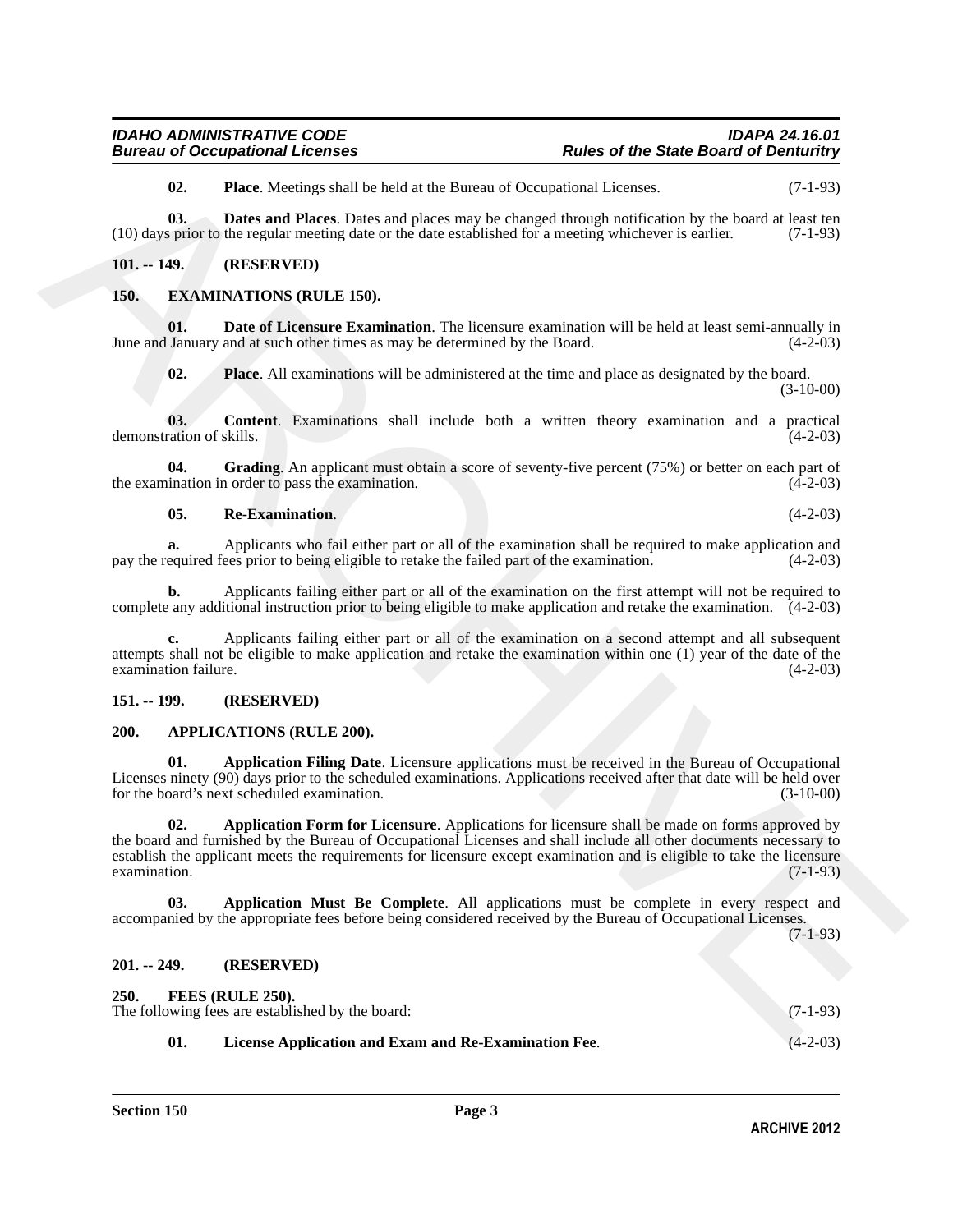<span id="page-3-8"></span><span id="page-3-6"></span><span id="page-3-5"></span><span id="page-3-4"></span><span id="page-3-3"></span><span id="page-3-2"></span><span id="page-3-1"></span><span id="page-3-0"></span>

| License application and examination fee -- three hundred dollars (\$300).<br>License application and re-examination fee -- three hundred dollars (\$300).<br>Intern Application and Permit Fee. Intern application and permit fee -- three hundred dollars<br><b>Initial License Fee.</b> Initial license fee -- three hundred dollars (\$300).<br>Annual Renewal Fee. Annual renewal fee -- seven hundred fifty dollars (\$750). The annual<br>renewal fee must be accompanied with certification of the applicant having met the required continued education set<br>forth in Section 54-3313, Idaho Code, and Section 350.<br><b>Inactive License Fee.</b> The fee for a renewal of an inactive license shall be fifty dollars (\$50).<br>(RESERVED)<br><b>INTERNSHIP (RULE 300).</b><br><b>Requirements and Conditions for Internship.</b><br>To be eligible for internship the applicant must have completed:<br>The educational requirements set forth in Section 54-3310(b), Idaho Code; or<br>Have denturitry experience of three (3) years within the five (5) years immediately preceding | $(7-1-93)$<br>$(4-2-03)$<br>$(7-1-93)$<br>$(7-1-93)$<br>$(3-21-12)$<br>$(3-10-00)$<br>$(3-10-00)$<br>$(3-10-00)$<br>$(3-10-00)$<br>$(3-10-00)$                                                                                   |
|-----------------------------------------------------------------------------------------------------------------------------------------------------------------------------------------------------------------------------------------------------------------------------------------------------------------------------------------------------------------------------------------------------------------------------------------------------------------------------------------------------------------------------------------------------------------------------------------------------------------------------------------------------------------------------------------------------------------------------------------------------------------------------------------------------------------------------------------------------------------------------------------------------------------------------------------------------------------------------------------------------------------------------------------------------------------------------------------------------|----------------------------------------------------------------------------------------------------------------------------------------------------------------------------------------------------------------------------------|
|                                                                                                                                                                                                                                                                                                                                                                                                                                                                                                                                                                                                                                                                                                                                                                                                                                                                                                                                                                                                                                                                                                     |                                                                                                                                                                                                                                  |
|                                                                                                                                                                                                                                                                                                                                                                                                                                                                                                                                                                                                                                                                                                                                                                                                                                                                                                                                                                                                                                                                                                     |                                                                                                                                                                                                                                  |
|                                                                                                                                                                                                                                                                                                                                                                                                                                                                                                                                                                                                                                                                                                                                                                                                                                                                                                                                                                                                                                                                                                     |                                                                                                                                                                                                                                  |
|                                                                                                                                                                                                                                                                                                                                                                                                                                                                                                                                                                                                                                                                                                                                                                                                                                                                                                                                                                                                                                                                                                     |                                                                                                                                                                                                                                  |
|                                                                                                                                                                                                                                                                                                                                                                                                                                                                                                                                                                                                                                                                                                                                                                                                                                                                                                                                                                                                                                                                                                     |                                                                                                                                                                                                                                  |
|                                                                                                                                                                                                                                                                                                                                                                                                                                                                                                                                                                                                                                                                                                                                                                                                                                                                                                                                                                                                                                                                                                     |                                                                                                                                                                                                                                  |
|                                                                                                                                                                                                                                                                                                                                                                                                                                                                                                                                                                                                                                                                                                                                                                                                                                                                                                                                                                                                                                                                                                     |                                                                                                                                                                                                                                  |
|                                                                                                                                                                                                                                                                                                                                                                                                                                                                                                                                                                                                                                                                                                                                                                                                                                                                                                                                                                                                                                                                                                     |                                                                                                                                                                                                                                  |
|                                                                                                                                                                                                                                                                                                                                                                                                                                                                                                                                                                                                                                                                                                                                                                                                                                                                                                                                                                                                                                                                                                     |                                                                                                                                                                                                                                  |
|                                                                                                                                                                                                                                                                                                                                                                                                                                                                                                                                                                                                                                                                                                                                                                                                                                                                                                                                                                                                                                                                                                     |                                                                                                                                                                                                                                  |
|                                                                                                                                                                                                                                                                                                                                                                                                                                                                                                                                                                                                                                                                                                                                                                                                                                                                                                                                                                                                                                                                                                     |                                                                                                                                                                                                                                  |
|                                                                                                                                                                                                                                                                                                                                                                                                                                                                                                                                                                                                                                                                                                                                                                                                                                                                                                                                                                                                                                                                                                     |                                                                                                                                                                                                                                  |
| Where an internship is established based on experience, the internship is valid only while the intern<br>is actively pursuing completion of Idaho licensure requirements.                                                                                                                                                                                                                                                                                                                                                                                                                                                                                                                                                                                                                                                                                                                                                                                                                                                                                                                           | $(3-10-00)$                                                                                                                                                                                                                      |
| Application shall be made on forms provided by the Bureau of Occupational Licenses and shall:                                                                                                                                                                                                                                                                                                                                                                                                                                                                                                                                                                                                                                                                                                                                                                                                                                                                                                                                                                                                       | $(3-10-00)$                                                                                                                                                                                                                      |
| Document the location of practice;                                                                                                                                                                                                                                                                                                                                                                                                                                                                                                                                                                                                                                                                                                                                                                                                                                                                                                                                                                                                                                                                  | $(3-10-00)$                                                                                                                                                                                                                      |
| Include the name and address of the supervising denturist or dentist;                                                                                                                                                                                                                                                                                                                                                                                                                                                                                                                                                                                                                                                                                                                                                                                                                                                                                                                                                                                                                               | $(3-10-00)$                                                                                                                                                                                                                      |
| Include a sworn or affirmed statement by the supervising denturist or dentist;                                                                                                                                                                                                                                                                                                                                                                                                                                                                                                                                                                                                                                                                                                                                                                                                                                                                                                                                                                                                                      | $(3-10-00)$                                                                                                                                                                                                                      |
| Include a sworn or affirmed statement by the supervisor accepting supervision of the intern;                                                                                                                                                                                                                                                                                                                                                                                                                                                                                                                                                                                                                                                                                                                                                                                                                                                                                                                                                                                                        | $(3-10-00)$                                                                                                                                                                                                                      |
| Include a sworn statement by applicant that he is knowledgeable of law and rules and will abide by<br>all requirements of such law and rules; and                                                                                                                                                                                                                                                                                                                                                                                                                                                                                                                                                                                                                                                                                                                                                                                                                                                                                                                                                   | $(3-10-00)$                                                                                                                                                                                                                      |
| Include such other information necessary to establish applicant's qualifications for licensure as a<br>denturist and establish compliance with pre-intern requirements.                                                                                                                                                                                                                                                                                                                                                                                                                                                                                                                                                                                                                                                                                                                                                                                                                                                                                                                             | $(3-10-00)$                                                                                                                                                                                                                      |
| The supervising denturist or dentist must be present and directly observe any intern interaction with                                                                                                                                                                                                                                                                                                                                                                                                                                                                                                                                                                                                                                                                                                                                                                                                                                                                                                                                                                                               | $(3-29-10)$                                                                                                                                                                                                                      |
|                                                                                                                                                                                                                                                                                                                                                                                                                                                                                                                                                                                                                                                                                                                                                                                                                                                                                                                                                                                                                                                                                                     | Two (2) years of internship under the supervision of a licensed denturist shall be completed in not<br>less than twenty-four $(24)$ months and shall not exceed thirty $(30)$ months except as approved by the board. $(4-2-08)$ |

<span id="page-3-7"></span>**02. Internship Equivalency**. A person shall be considered to have the equivalent of two (2) years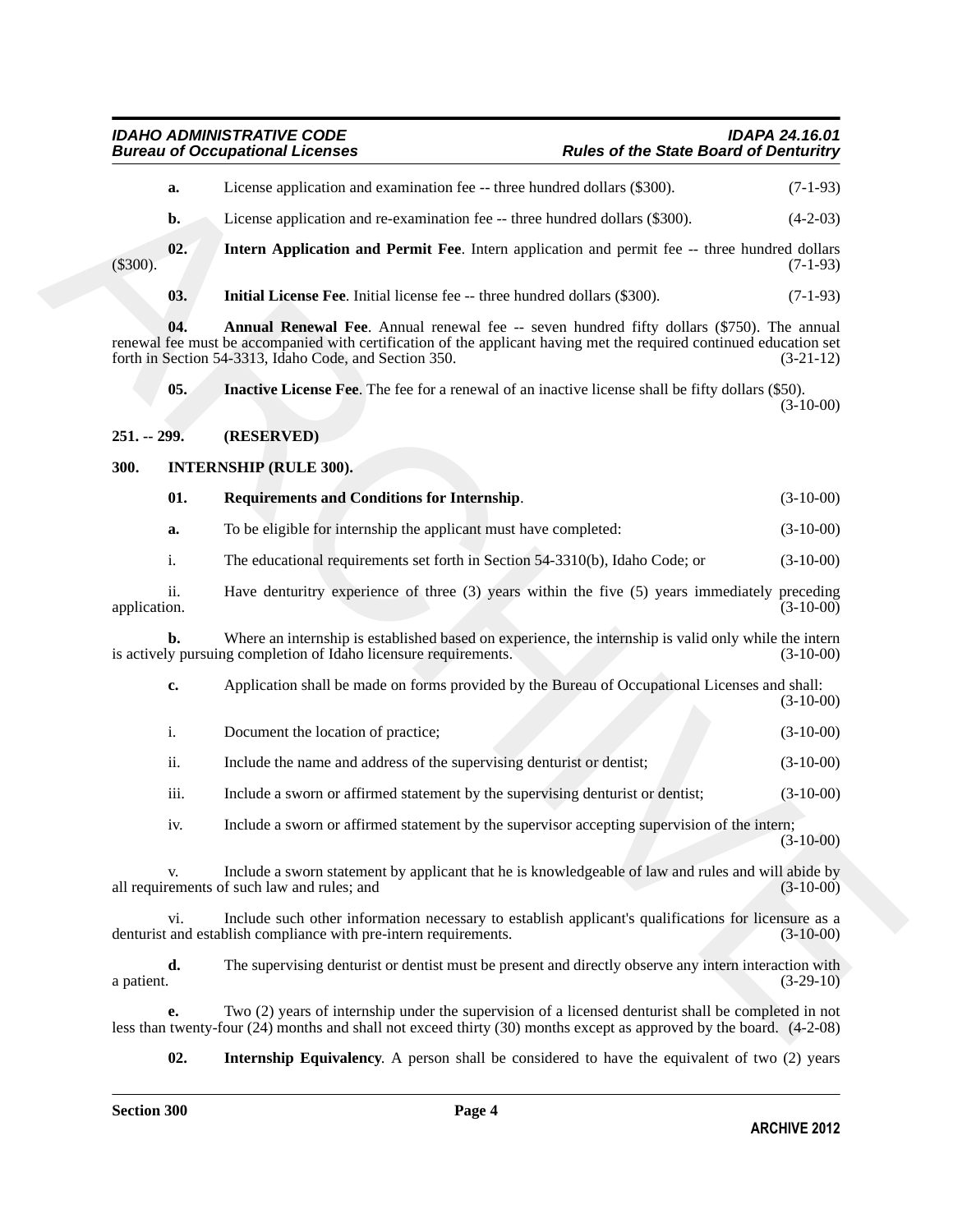### <span id="page-4-3"></span><span id="page-4-1"></span>*IDAHO ADMINISTRATIVE CODE IDAPA 24.16.01*

| immediately preceding application:     | internship under a licensed denturist who has met and verifies one (1) of the following within the five (5) years                                                                                                      | $(3-10-00)$ |
|----------------------------------------|------------------------------------------------------------------------------------------------------------------------------------------------------------------------------------------------------------------------|-------------|
| a.                                     | Two (2) years internship as a denture lab technician under a licensed dentist; or                                                                                                                                      | $(3-10-00)$ |
| b.                                     | Two $(2)$ years in the military as a denture lab technician; or                                                                                                                                                        | $(3-10-00)$ |
| c.                                     | Three (3) years experience as a denturist under licensure in another state or Canada.                                                                                                                                  | $(3-10-00)$ |
| 03.<br>licensure.                      | <b>Internship Not to Exceed One Year.</b> Internship not to exceed one (1) year acquired through a<br>formal training program in an acceptable school will be accepted toward the two (2) year required internship for | $(7-1-93)$  |
| 04.                                    | Training Requirements. Each year of required internship shall consist of two thousand (2,000)<br>clock hours of training and performance of the following minimum procedures for licensure.                            | $(7-1-93)$  |
| a.<br>the following:                   | Procedures shall include all steps required in constructing a finished denture but are not limited to                                                                                                                  | $(7-1-93)$  |
| i.                                     | Patient charting -- thirty-six (36) minimum.                                                                                                                                                                           | $(7-1-93)$  |
| ii.                                    | Operatory sanitation -- thirty-six (36) minimum.                                                                                                                                                                       | $(7-1-93)$  |
| iii.                                   | Oral examination -- thirty-six (36) minimum.                                                                                                                                                                           | $(7-1-93)$  |
| iv.                                    | Impressions, preliminary and final (pour models, custom trays) -- thirty-six (36) minimum.                                                                                                                             | $(7-1-93)$  |
| V.                                     | Bite registrations -- twelve (12) minimum.                                                                                                                                                                             | $(7-1-93)$  |
| vi.                                    | Articulations -- twelve (12) minimum.                                                                                                                                                                                  | $(7-1-93)$  |
| vii.                                   | Set ups -- twelve (12) minimum.                                                                                                                                                                                        | $(7-1-93)$  |
| viii.                                  | Try ins $-$ twelve $(12)$ minimum.                                                                                                                                                                                     | $(7-1-93)$  |
| ix.                                    | Processing (wax up, flask-boil out, packing, grind-polish) -- thirty-six (36) minimum.                                                                                                                                 | $(7-1-93)$  |
| X.                                     | Delivery-post adjustment -- thirty-six (36) minimum.                                                                                                                                                                   | $(7-1-93)$  |
| b.                                     | Processed relines (one (1) plate = one (1) unit) -- twenty-four (24) units.                                                                                                                                            | $(7-1-93)$  |
| c.                                     | Tooth repairs -- forty-eight (48) minimum.                                                                                                                                                                             | $(7-1-93)$  |
| d.                                     | Broken or fractured plates or partials -- forty-eight (48) minimum.                                                                                                                                                    | $(7-1-93)$  |
| 05.<br>completion of the training.     | Reporting Requirements. Interns must file reports, attested to by the supervisor, with the board on<br>forms provided by the Bureau of Occupational Licenses on a monthly basis and recapped at termination or         | $(7-1-93)$  |
| 06.                                    | <b>Denture Clinic Requirements.</b> Denture clinic requirements for approved internship training:                                                                                                                      | $(7-1-93)$  |
| a.<br>the clinic on a full time basis. | There shall be not more than one (1) internee per licensed denturist or dentist who is practicing at                                                                                                                   | $(7-1-93)$  |

<span id="page-4-2"></span><span id="page-4-0"></span>**b.** There shall be a separate work station in the laboratory area for each intern with standard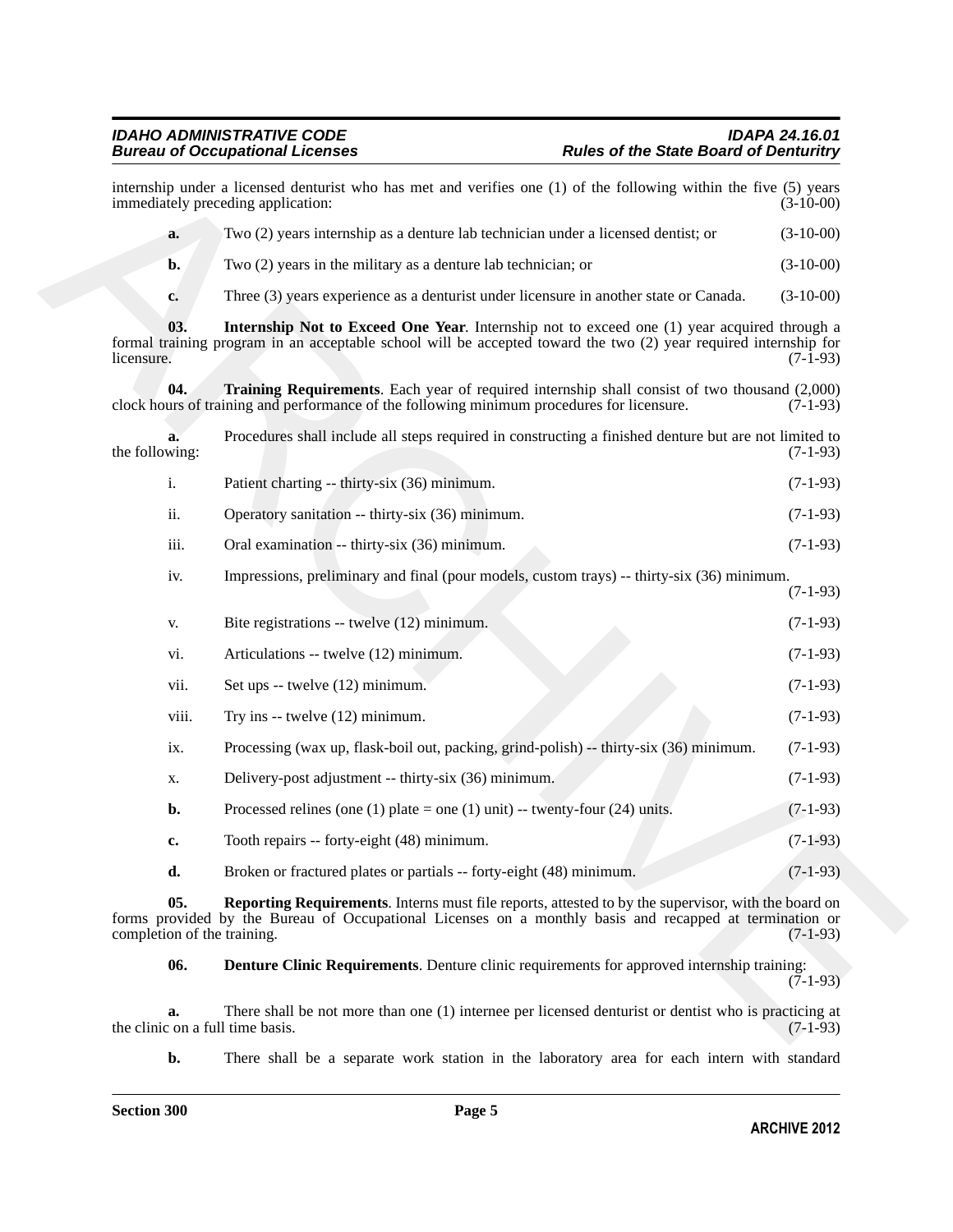equipment, i.e. lathe, torch and storage space. The intern shall provide necessary hand tools to perform the duties of the denture profession. Use of the operatory facilities and other equipment will be shared with the int the denture profession. Use of the operatory facilities and other equipment will be shared with the intern.

#### <span id="page-5-0"></span>**301. -- 314. (RESERVED)**

#### <span id="page-5-9"></span><span id="page-5-1"></span>**315. INACTIVE LICENSURE STATUS (RULE 315).**

<span id="page-5-13"></span>**01. Request License e Placed on Inactive Status**. A denturitry licensee may request the board that his license be placed upon inactive status.

<span id="page-5-10"></span>**02.** License Fee for Inactive Status. A licensee shall be required to submit an annual renewal fee of ars (\$50) in order to remain on inactive status. (3-10-00) fifty dollars (\$50) in order to remain on inactive status.

<span id="page-5-14"></span>**03. While on Inactive Status**. A licensee on inactive status shall not provide or perform denturist services as defined in these rules. (3-10-00)

<span id="page-5-12"></span>**04. Reactivating Inactive License**. A licensee on inactive status may reactivate his license to active status by paying the renewal fee for an active license and providing proof they have completed and obtained such continuing education as required by board rule of not less than twelve (12) hours for each year of inactive licensure.  $(3-10-00)$ 

<span id="page-5-11"></span>**05. License Inactive over Five Years**. No license may remain on inactive status for more than five (5)  $years.$  (3-10-00)

#### <span id="page-5-2"></span>**316. -- 349. (RESERVED)**

#### <span id="page-5-4"></span><span id="page-5-3"></span>**350. CONTINUING EDUCATION (RULE 350).**

The board may accredit education programs for purposes of continuing education where the subject matter of the program is determined to be pertinent to the practice of denturity. (7-1-93) program is determined to be pertinent to the practice of denturitry.

<span id="page-5-8"></span><span id="page-5-6"></span>**01.** Subjects. Subjects deemed pertinent to the practice of denturitry are those set forth in Section 54-<br>Idaho Code and may also include ethics courses. (7-1-93)  $3311(b)$ , Idaho Code and may also include ethics courses.

superiorms, i.e. lanks, produced a temperature and the mean also provide a necessary band reduced to the function of the secondary of the beam of the beam of the secondary of the beam of the secondary and the secondary an **02. Request for Approval**. Requests for approval of continuing education programs must be made to the board, in writing, and provide an outline of the program which the board is being asked to approve. The request must also address the matters set forth in Subsection 350.05 below. Requests may accompany the annual renewal form or may be made to the board in advance of the program for which approval is sought as indicated in Subsection 350.03, below. (7-1-93) 350.03, below.

<span id="page-5-7"></span>**03. Requests for Pre-Approval**. Requests for pre-approval of continuing education programs must be made to the board, in writing, and provide an outline of the program which the board is being asked to approve.<br>Requests for pre-approval must also address the matters set forth in Subsection 350.05 below. (7-1-93) Requests for pre-approval must also address the matters set forth in Subsection 350.05 below.

**a.** Requests for pre-approval must be received by the Bureau of Occupational Licenses no less than 1) working days prior to the date of the program. (7-1-93) eleven  $(11)$  working days prior to the date of the program.

**b.** Requests for pre-approval which are not denied within ten (10) working days from receipt by the Bureau will be deemed approved. (7-1-93)

**c.** Only those continuing education programs sponsored by recognized educational institutions (such as accredited colleges or universities), state or national denturist boards or associations, will be eligible for preapproval consideration by the board. All other programs will be considered at the time of renewal. (7-1-93)

<span id="page-5-5"></span>**04. Credit for Continuing Education Attendance**. Continuing education credit will be given only for actual time in attendance by the licensee. No credit will be given for non-instructive time. Correspondence or Home<br>Study courses shall not be eligible for continuing education credits. (3-10-00) Study courses shall not be eligible for continuing education credits.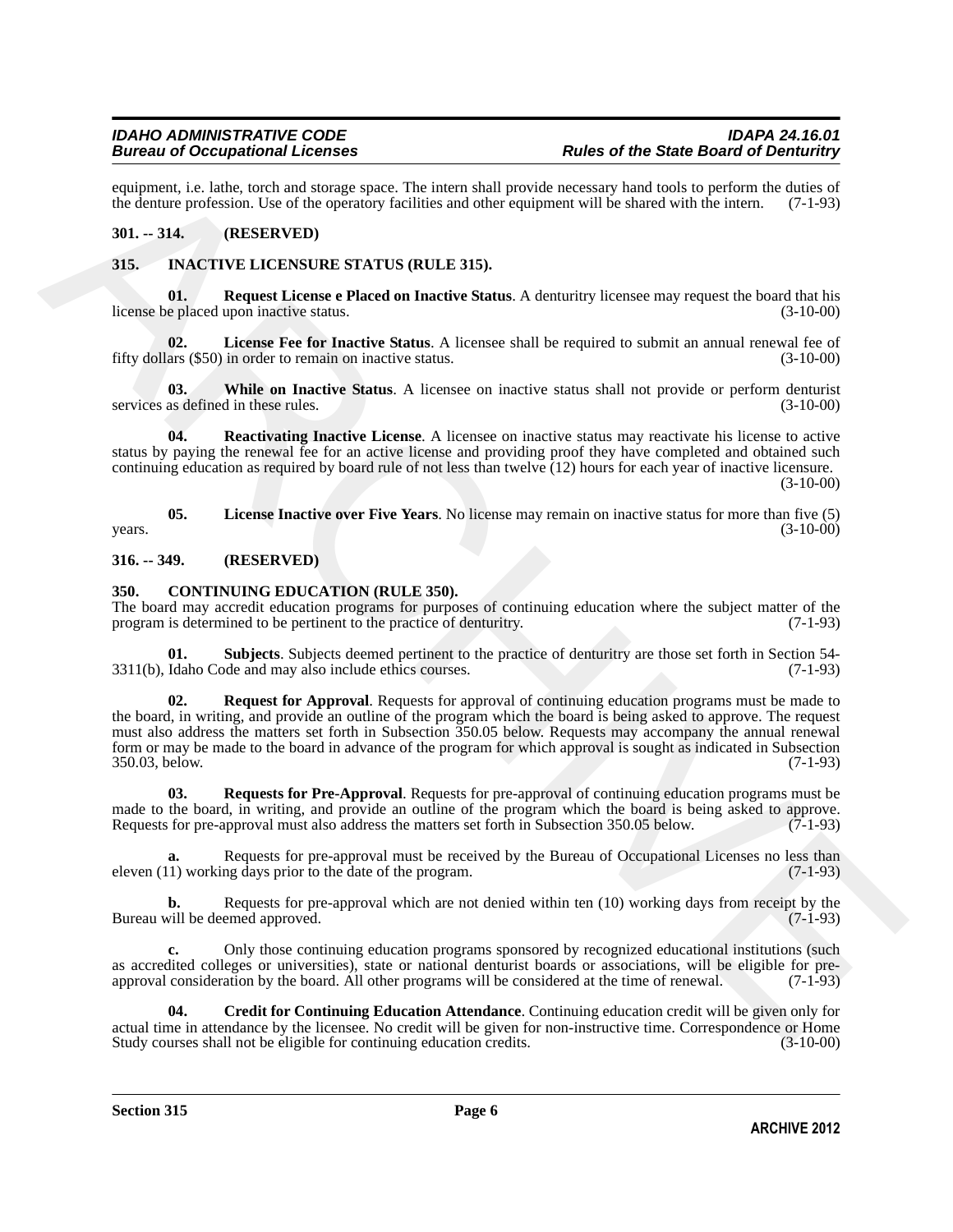<span id="page-6-4"></span>**05. Requests for Approval of Programs**. All requests for approval or pre-approval of educational programs must be accompanied by a statement that includes the name of the instructor or instructors, the date and time and location of the course, the specific agenda for the course, and a statement by the licensee of how the course is believed to be pertinent to the practice of denturitry as specified in Section  $54-3311(b)$ , Idaho Code. (7-1-93)

#### <span id="page-6-0"></span>**351. -- 399. (RESERVED)**

#### <span id="page-6-7"></span><span id="page-6-5"></span><span id="page-6-1"></span>**400. INSPECTIONS (RULE 400).**

65. Request for Approximation in Programma, the respect for approximation of the statement of detection of the statement of the statement of the statement of the statement of the statement of the statement of the statemen **01. Who May Examine or Inspect**. The board or its agents may examine and inspect the place of business of any denturist at anytime during business hours or upon at least seventy-two (72) hours notice made by U.S. mail to the address of record of the denturist when the board or its agents are unable to establish the regular business hours. (7-1-93) business hours.

<span id="page-6-6"></span>**02. Reason for Inspection**. Inspections are made to insure compliance with the Standards of Conduct and practice set forth in Section 450. Deficiencies are a violation of Section 450 and actionable against the denturist under Section 54-3314(c), Idaho Code. (7-1-93) under Section 54-3314(c), Idaho Code.

#### <span id="page-6-2"></span>**401. -- 449. (RESERVED)**

#### <span id="page-6-3"></span>**450. STANDARDS OF CONDUCT AND PRACTICE (RULE 450).**

#### <span id="page-6-10"></span><span id="page-6-8"></span>**01.** Sanitation. (7-1-93)

**a.** There shall be three (3) separate rooms; a reception room, and operatory room and a laboratory.  $(7-1-93)$ 

**b.** The operatory room shall have hot and cold running water, basin with approved disposal system; ant soap; single-use towels, a cuspidor with running water and a closed waste receptacle. (8-24-94) disinfectant soap; single-use towels, a cuspidor with running water and a closed waste receptacle.

**c.** The laboratory room shall have hot and cold running water, and basin with approved disposal (8-24-94) system. (8-24-94)

**d.** There shall be a method of sterilization and disinfection evident and in use to insure the protection blic. (8-24-94) of the public.

**e.** All floors, walls, ceiling and benches shall be kept in a sanitary condition at all times. (8-24-94)

- **f.** Every patient shall have a separate and clean bib and a disposable cup.  $(7-1-93)$
- **g.** Every denturist shall wear a clean and professional garment. (7-1-93)

**h.** The hands of every denturist shall be washed in the presence of every patient with germicidal or c soap and water. Every denturist shall wear disposable gloves. (8-24-94) antiseptic soap and water. Every denturist shall wear disposable gloves.

Adequate and conveniently located toilet facilities with hot and cold running water, basin with system, soap and single use towels will be provided within the building. (8-24-94) approved disposal system, soap and single use towels will be provided within the building.

All denturist offices shall be open to inspection anytime during the business hours to inspection by ents. the board or its agents.

<span id="page-6-9"></span>

| All telephones must have emergency phone numbers placed on the telephone. | $(7-1-93)$ |
|---------------------------------------------------------------------------|------------|
|                                                                           |            |

**a.** Denturists shall take care to use proper sterilization and sanitation techniques in all phases of their (7-1-93) work. (7-1-93)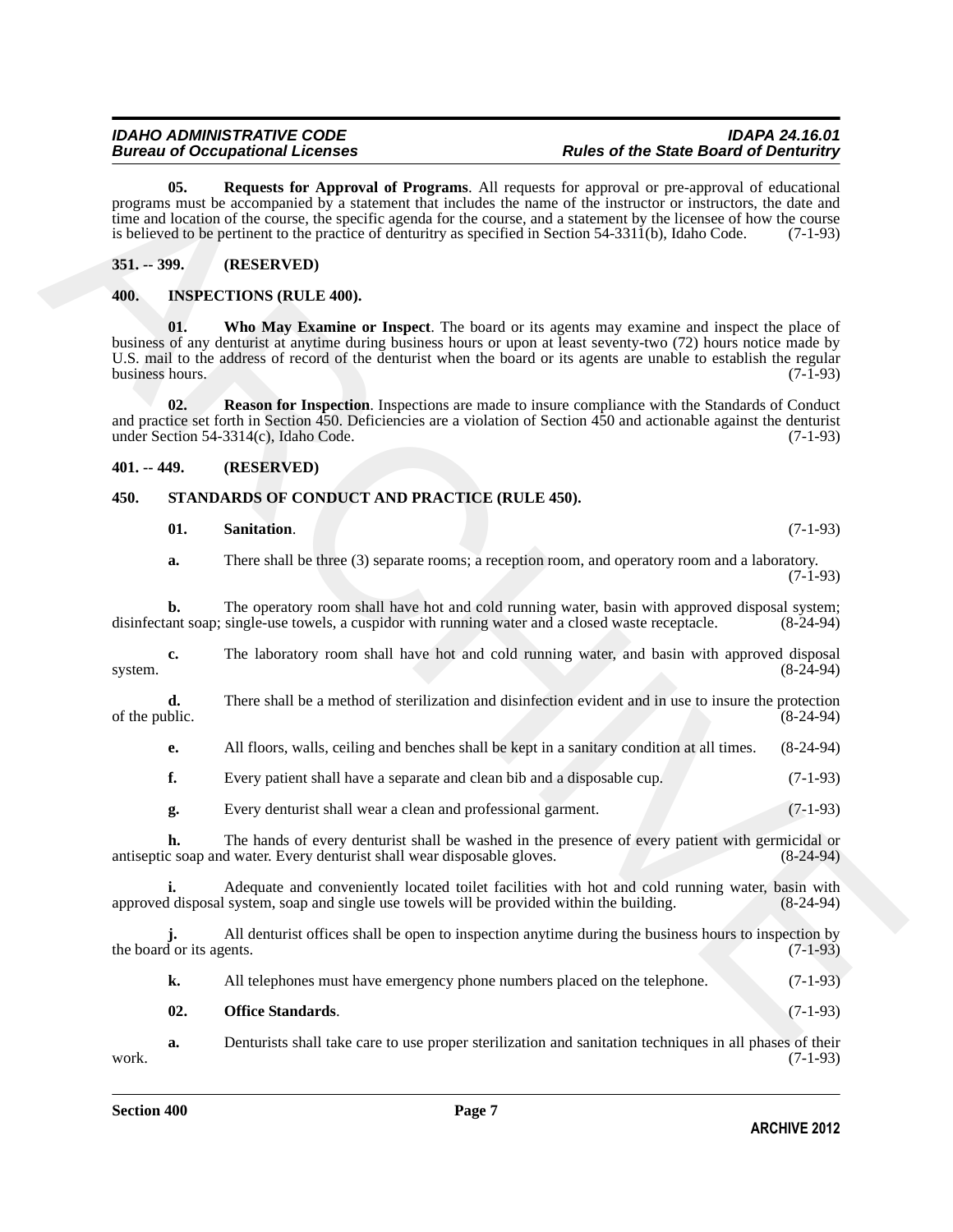| $b$ .                                | A complete record of each patient shall be kept.                                                                                                                                                                                                                                                                                                                                                                         | $(7-1-93)$ |
|--------------------------------------|--------------------------------------------------------------------------------------------------------------------------------------------------------------------------------------------------------------------------------------------------------------------------------------------------------------------------------------------------------------------------------------------------------------------------|------------|
| c.                                   | All teeth and materials used shall meet ADA standards.                                                                                                                                                                                                                                                                                                                                                                   | $(7-1-93)$ |
| 03.                                  | Advertisements.                                                                                                                                                                                                                                                                                                                                                                                                          | $(4-2-08)$ |
| a.                                   | No denturist shall disseminate or cause the dissemination of any advertisement or advertising<br>which is any way fraudulent, false, deceptive or misleading.                                                                                                                                                                                                                                                            | $(4-2-08)$ |
| 04.                                  | <b>General Conditions.</b>                                                                                                                                                                                                                                                                                                                                                                                               | $(7-1-93)$ |
| a.                                   | Conditions deemed by investigators to be a menace to the public health will be brought to the<br>attention of the board for consideration and immediate action.                                                                                                                                                                                                                                                          | $(7-1-93)$ |
| b.<br>denturist's place of business. | These Standards of Conduct and Practice shall be conspicuously posted in every licensed                                                                                                                                                                                                                                                                                                                                  | $(7-1-93)$ |
| $451. - 474.$                        | (RESERVED)                                                                                                                                                                                                                                                                                                                                                                                                               |            |
| 475.                                 | <b>REGISTRATION STATEMENT (RULE 475).</b><br>To enable the board to examine or inspect the place of business of any licensed denturist as referred to in Section 54-<br>$3314(5)$ (b), Idaho Code, the filing of an annual statement shall be required of all licensed denturists.                                                                                                                                       | $(7-1-97)$ |
| 01.                                  | <b>Statement</b> . Shall list the name and principal place of business of the denturist who is responsible<br>for the practice of denturitry at that location.                                                                                                                                                                                                                                                           | $(7-1-97)$ |
| 02.                                  | Other Business Locations. Any other business locations maintained by the principal denturist and<br>all denturists employed at the business.                                                                                                                                                                                                                                                                             | $(7-1-97)$ |
| 03.                                  | Date of Filing. Shall be filed with the board no later than August 15th of each year or within ten<br>(10) days of any change in either location, identity of principal denturist or denturist employees.                                                                                                                                                                                                                | $(7-1-97)$ |
| 04.                                  | Failure to Timely File. Failure to timely file or update this statement will constitute grounds for<br>discipline pursuant to Section $54-3314(a)$ , Idaho Code.                                                                                                                                                                                                                                                         | $(7-1-97)$ |
| 476.<br>charged.                     | <b>GUARANTEE OF DENTURIST SERVICES (RULE 476).</b><br>As prescribed in Section 54-3320(c), Idaho Code, unconditional guarantee of denturist services will require that the<br>licensee refund, in full, any monies received in connection with the providing of denturist services, if demanded by<br>the purchaser within ninety (90) days of delivery of the dentures, or the providing of services for which a fee is | $(7-1-97)$ |
| 01.                                  | <b>Ninety Day Period.</b> The ninety (90) day period shall be tolled for any period in which the denturist<br>has taken possession or control of the dentures after original delivery.                                                                                                                                                                                                                                   | $(7-1-97)$ |
| 02.                                  | Written Contract. By written contract signed by the purchaser, the denturist may specify the<br>amount of the purchase price of the dentures, if any, that is nonrefundable should the consumer choose to cancel the<br>purchase within the guarantee period.                                                                                                                                                            | $(7-1-97)$ |
| 03.                                  | Nonrefundable Amount. Under no circumstances shall the nonrefundable amount exceed twenty-<br>five percent $(25\%)$ of the total purchase price of the dentures.                                                                                                                                                                                                                                                         | $(7-1-97)$ |
| 04.                                  | <b>Limitation.</b> There is no limitation on the consumer's right to cancel.                                                                                                                                                                                                                                                                                                                                             | $(7-1-97)$ |
| 05.                                  | Cancellation of Agreement. If the licensee elects to cancel the agreement or refuses to provide<br>adjustments or other appropriate services to the consumer the consumer will be entitled to a complete refund                                                                                                                                                                                                          |            |

#### <span id="page-7-15"></span><span id="page-7-14"></span>**04. General Conditions**. (7-1-93)

#### <span id="page-7-0"></span>**451. -- 474. (RESERVED)**

#### <span id="page-7-13"></span><span id="page-7-12"></span><span id="page-7-9"></span><span id="page-7-1"></span>**475. REGISTRATION STATEMENT (RULE 475).**

#### <span id="page-7-11"></span><span id="page-7-10"></span><span id="page-7-8"></span><span id="page-7-6"></span><span id="page-7-3"></span><span id="page-7-2"></span>**476. GUARANTEE OF DENTURIST SERVICES (RULE 476).**

<span id="page-7-7"></span><span id="page-7-5"></span><span id="page-7-4"></span>**05. Cancellation of Agreement**. If the licensee elects to cancel the agreement or refuses to provide adjustments or other appropriate services to the consumer, the consumer will be entitled to a complete refund.

(7-1-97)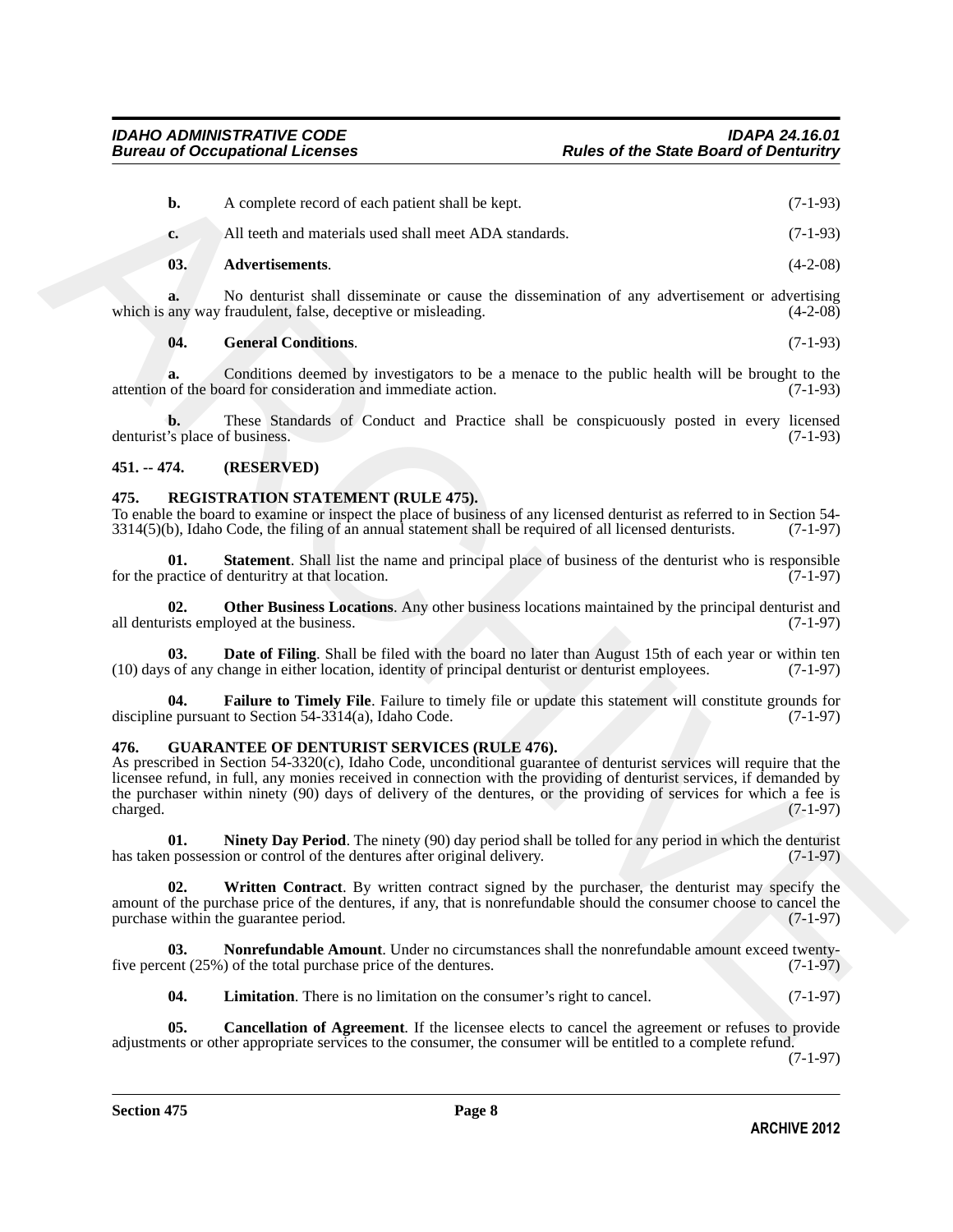#### <span id="page-8-0"></span>**477. -- 479. (RESERVED)**

#### <span id="page-8-10"></span><span id="page-8-1"></span>**480. DISCIPLINE (RULE 480).**

<span id="page-8-11"></span>**01.** Civil Fine. The Board may impose a civil fine not to exceed one thousand dollars (\$1,000) upon a denturist for each violation of Section 54-3314(a). Idaho Code. (3-18-99) licensed denturist for each violation of Section  $5\overline{4}$ -3314(a), Idaho Code.

<span id="page-8-12"></span>**02. Costs and Fees**. The Board may order a licensed denturist to pay the costs and fees incurred by the Board in the investigation or prosecution of the licensee for violation of Section 54-3314(a), Idaho Code. (3-18-99)

#### <span id="page-8-2"></span>**481. -- 499. (RESERVED)**

#### <span id="page-8-13"></span><span id="page-8-3"></span>**500. RULES OF PROCEDURE (RULE 500).**

The rules of procedure adopted by the Bureau of Occupational Licenses are the rules of procedure of the Board of Denturity. (7-1-93) Denturitry. (7-1-93)

#### <span id="page-8-4"></span>**501. -- 549. (RESERVED)**

#### <span id="page-8-9"></span><span id="page-8-5"></span>**550. DENTURE TECHNICIAN DEFINED (RULE 550).**

477. ... 479. (RESERVED)<br> **480.** DISCIPLINE (RULE 489).<br>
IENSIE (NULE 369. Send and System inproves a civil flux and to case of a constrain delian (S1.000) meson<br>
IENSIE (Archive and Fermion of System any other attention A denture technician is a person who is limited to making, constructing, altering, reproducing or repairing of a full upper or lower removable prosthetic denture, the repairing of a removable partial upper or lower prosthetic denture<br>but is not allowed to make an impression or come in direct contact with a patient. (3-10-00) but is not allowed to make an impression or come in direct contact with a patient.

#### <span id="page-8-6"></span>**551. -- 599. (RESERVED)**

#### <span id="page-8-7"></span>**600. RULEMAKING HISTORY PRIOR TO JULY 1, 1993 (RULE 600).**

Adopted July 20, 1984, Effective August 10, 1984, Amended and Readopted June 10, 1988, Effective July 1, 1988 Amended and Readopted July 13, 1992, Effective August 3, 1992 (7-1-93)

#### <span id="page-8-8"></span>**601. -- 999. (RESERVED)**